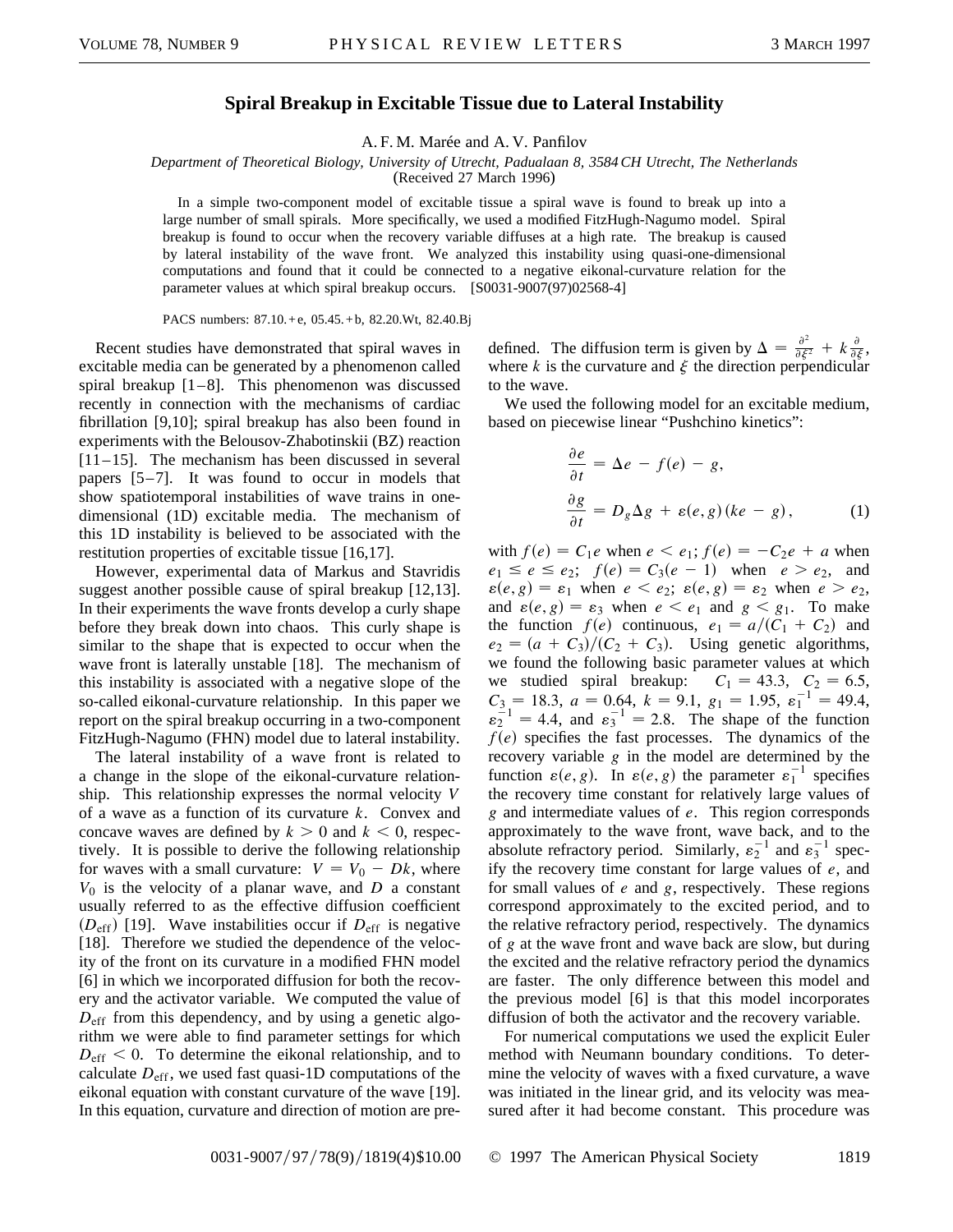repeated for different curvatures. To initiate the first spiral in a rectangular grid we used initial data corresponding to a broken wave, the break being located in the middle of the excitable tissue.

We found that spiral breakup occurred spontaneously in the excitable media at high values of  $D_g$ . Figure 1 shows the evolution of a spatial pattern in a medium with  $D_g = 2.55$ . The spatial pattern starts to form as soon as one spiral wave has developed. This spiral makes several rotations [Fig. 1(a)]. The spiral wave becomes perforated [Fig. 1(b)], then becomes more and more perforated, and breaks into several interacting spiral waves of different sizes  $[Fig. 1(c)]$ . Finally, when there is a high density of small spirals, the pattern becomes relatively stable [Fig. 1(d )]. These spirals are randomly distributed in space, but their centers remain in approximately fixed positions.

The process by which the spirals in our case were formed is shown in Fig. 2. The initial plane wave front becomes unstable. In particular, part of the wave front becomes retarded, the delay increases, and finally the wave breaks up and an excited spot is formed. This spot interacts with the following wave and creates two wave breaks, which develop into two spiral waves.

The breakup that occurred in our model was not due to discrete properties of our medium. We did computations



FIG. 1. The spiral breakup in model (1). The snapshots are at time (a)  $t = 144$ , (b)  $t = 208$ , (c)  $t = 252$ , and (d)  $t = 608$ . Numerical integration was done with space step  $h_s = 0.15$ , and time step  $h_t = 0.0011$ , on a grid of 1333  $\times$  1333 elements. Black represents the excited state of the tissue  $(e > 0.6)$ , dark gray shows the region where  $g > 1.95$  (close to the absolute refractory state), and intermediate shading from gray to white shows different levels of *g*,  $0.3 < g < 1.95$  (estimate of the relative refractory period ).

for a wide variety of space steps  $(0.05 \le h_s \le 0.85)$ . We studied the stability of spiral breakup at various spatial and time integration steps, and found that the patterns were similar for different degrees of calculation precision, but the value of the parameter  $D<sub>g</sub>$  at which spiral breakup occurs increased as the calculation precision increased. We found that at  $h_s < 0.2$  the shift saturated.

The mechanism of such breaks is due to the lateral instability of wave fronts. Figure 3 shows the relation between velocity *V* of a wave and its curvature *k* at the same parameter values at which we find breakup. We see that, for  $k < 0.3$ , velocity increases with increasing curvature, i.e., the wave front here is unstable because of the lateral instability. For  $k > 0.3$ , velocity decreases with increasing curvature and wave fronts are stable again. The spiral cores are stable because they have the highest curvature.

The observation that, for small curvatures, velocity increases with curvature can be understood from a cross section through the wave. The insets of Fig. 3 show the values of *e* and *g* in such a cross section, for a straight and a convex wave, respectively. The velocity of a straight wave is restrained by *g* ahead of the wave front. On the other hand, in the case of a convex wave, the influx of *g* into the region before the wave front is smaller, which leads to relatively low values of *g* and faster front propagation. This phenomenon is expected to be fairly general for excitable media with a high diffusion of the recovery variable [18].

By applying regression analysis to the slope around  $k = 0$  we calculated the  $D_{\text{eff}}$  [Fig. 4(a)]. At  $D_g \approx$ 2.12,  $D_{\text{eff}} = 0$ . Spiral breakup is found when  $D_{\text{eff}} <$  $-1.2$ , i.e., at  $2.5 < D_g < 2.6$ . At higher values of *Dg*, propagationless patterns are found. We observed several types of propagationless patterns with static and oscillatory behavior, comparable with and occurring in the same succession as the patterns described by Ohta, Mimura, and Kobayashi [20].

We studied the dependence of the lateral instability and spiral breakup on the parameters of the excitable medium. We computed two values of  $D_g$  for different parameter settings. The first value  $(D<sub>g1</sub>)$  is the value of



FIG. 2. Development of spiral breakup due to lateral instability. Enlargement of Fig. 1 region where first breakup occurred, measuring  $172 \times 352$  elements. The snapshots are at time (a)  $t = 140$ , (b)  $t = 144$ , (c)  $t = 148$ , (d)  $t = 152$ , (e)  $t = 156$ , and (f)  $t = 164$ . Gray-scale coding is the same as in Fig. 1.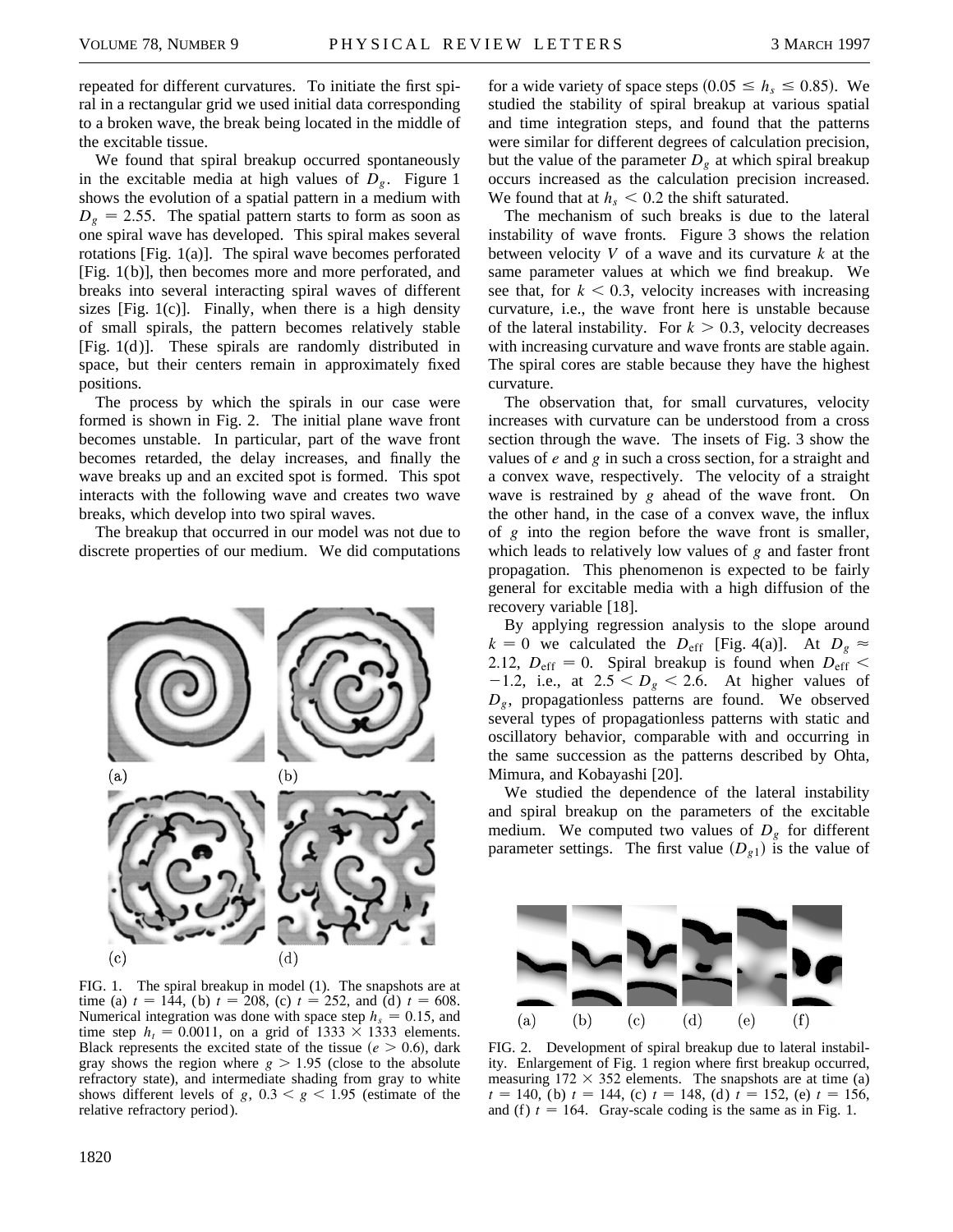

FIG. 3. The relation between curvature and velocity of a wave. The insets show the values of *e* (solid lines) and *g* (dashed lines) in cross sections through the wave; (a) for a straight wave, and (b) for a convex wave, with curvature  $k = 0.28$ . Computations were done on a linear grid of 1000 elements. Numerical integration was the same as in Fig. 1.

 $D_g$  at which  $D_{\text{eff}} = 0$ , and the second value  $(D_{g2})$  is the value of  $D_g$  at which propagationless patterns are found. The procedure was the following: We changed the value of one parameter and, by varying the value of  $D_{\varrho}$ , we found the values  $D_{g1}$  and  $D_{g2}$ . The results are shown in Fig. 4(b). For example, for "basic values" of parameters and numerical precision as given in the figure caption, we get propagationless patterns at  $D_g \ge 1.98$  and lateral instability  $(D_{\text{eff}} < 0)$  at  $D_g \ge 1.68$  [large open circle in Fig. 4(b)]. We changed nine parameters, and found that all nine lines of  $D_{g1}(D_{g2})$  are located in a small region. The differences in  $D_{g1}$  are less than 10% for  $D_{g2} < 3$  and less than 20% for  $D_{g2} > 3$ . Hence we can conclude that lateral instability is a general property of this model. We can also conclude that a good prediction of the occurrence



FIG. 4. (a)  $D_{\text{eff}}$ , calculated with a regression analysis for  $k \approx$ 0. For  $2.15 < D_g < 2.6$ ,  $D_{\text{eff}}$  has a negative sign. For  $D_g >$ 2.6, only stationary patterns are found. Numerical integration was the same as in Fig. 3. (b) Lowest value of  $D<sub>g</sub>$  at which propagationless patterns are found  $(D_{g2})$  against the value of  $D_g$ at which  $D_{\text{eff}} = 0$  ( $D_{g1}$ ) for 4346 different parameter settings. Every time one parameter was changed, the other parameters were kept at the basic values. The large open circle shows the position for basic values. Numerical integration was done with space step  $h_s = 0.45$ , and time step  $h_t = 0.010$ , on a linear grid of 444 elements.

of lateral instability can be made by using the value of  $D_{g2}$ : For  $D_{g2} > 1.2$  we observed lateral instabilities.

Low values of  $D_{g2}$ , at which there was no lateral instability, were found for media with low excitability. Low excitability can be caused by a high threshold (parameter *a* high), by a rapid increase of *g* during the excited period (parameter *k* high, or parameters  $\varepsilon_1^{-1}$ ,  $\varepsilon_2^{-1}$ , or  $C_3$  low), or by entering the refractory period at low values of  $g$  (parameter  $C_2$  low). For example, for "basic" parameter values and numerical precision as given in Fig. 4(b),  $D_{g2} = 1.98$ , while  $D_{g2} = 1.2$  when *a* is changed to 0.98, or *k* to 17.3, or  $\varepsilon_1^{-1}$  to 2.7, or  $\varepsilon_2^{-1}$  to 1.9, or *C*<sup>3</sup> to 5.1, or *C*<sup>2</sup> to 5.1.

At higher values of  $D_{g2}$ , the interval of values of  $D_g$ for which we have lateral instability increases. However, lateral instability does not necessarily lead to spiral breakup for several reasons. First, a large refractory period prevents spiral breakup, even when the wave front is laterally unstable [Fig. 5(a)]. This is found when  $\varepsilon_3^{-1}$ is high or  $g_1$  is low. In our case, if we increased  $\varepsilon_3^{-1}$  to 10, or decreased *g*<sup>1</sup> to 0.9, spiral breakup disappeared. It explains why spiral breakup by lateral instability is difficult to find in models with only one, slow, time constant for the recovery variable. Second, a large size of the excited region, i.e., where  $e > 0.6$ , prevents spiral breakup [Fig. 5(b)]. In these cases the instability is not



FIG. 5. (a) Spiral breakup prevented by large refractory period;  $g_1 = 0.9$ ,  $D_g = 1.93$ , and  $D_{eff} = -1.5$ . (b) Spiral breakup prevented by a large size of the excited region;  $\varepsilon_3^{-1}$  = 2.0,  $D_g = 2.08$ , and  $D_{eff} = -1.4$ . (c) Chaotic pattern of appearing and disappearing spirals;  $\varepsilon_1^{-1} = 1000.0, D_g = 2.45$ , and  $D_{\text{eff}} = -4.4$ . (d) Stable spirals found in the autocycling regime;  $C_1 = 1.8$ ,  $D_g = 2.6$ , and  $D_{eff} = -7.5$ . Numerical integration was the same as in Fig. 4(b), on a grid of 444  $\times$ 444 elements. Gray-scale coding is the same as in Fig. 1.